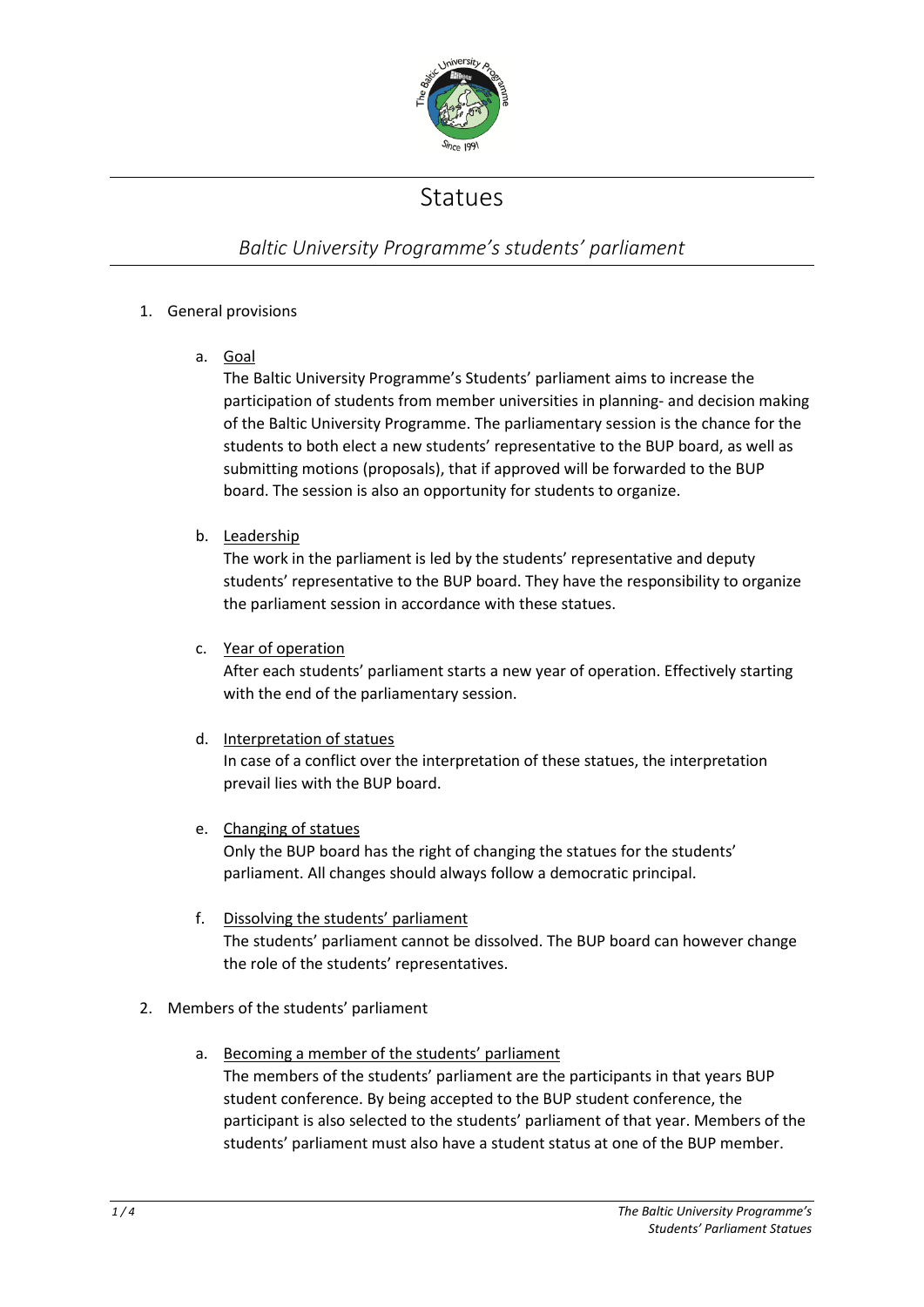

- b. Responsibilities of the members of the students' parliament Being a member in the students' parliament, the members accept the democratic principles and voting processes specified in the statues. If the member does not agree with these principles and processes, the member is free to refrain from their seat.
- 3. Parliamentarian process
	- a. The annual students' parliament The students' parliament takes place once a year during the BUP student spring conference.
	- b. Announcing the students' parliament The annunciation of the students' parliament is being done by the BUP's coordinating secretariat at Uppsala University together with the current students' representatives.
	- c. Announcing acceptance of motions

The annunciation of acceptance of motions (proposals) for the students' parliament is being open from the point of annunciation to the start of the meeting. All motions should be collected by the students' representatives.

d. Voting

Each parliament member has the equal right of vote: one person, one vote. Voting must be done in person.

e. Voting procedure

All voting is done through open voting, (show of hands or similar), with the exception of a requested closed ballot vote and in the selection of new students' representative.

f. Leading the parliament

The student representative and deputy student representative is responsible for leading the students' parliament. To their help, they nominate one secretary, two adjusters and three vote counters. The nominated has to be accepted by the parliament through voting.

g. Role of secretary

The secretary is responsible to take notes from the parliamentary session and document the process as accurate as possible. The secretary is also responsible for finalizing the protocol and sending it to the adjuster, editing potential changes and sending a signed protocol to the Baltic University Programmes coordinating secretariat.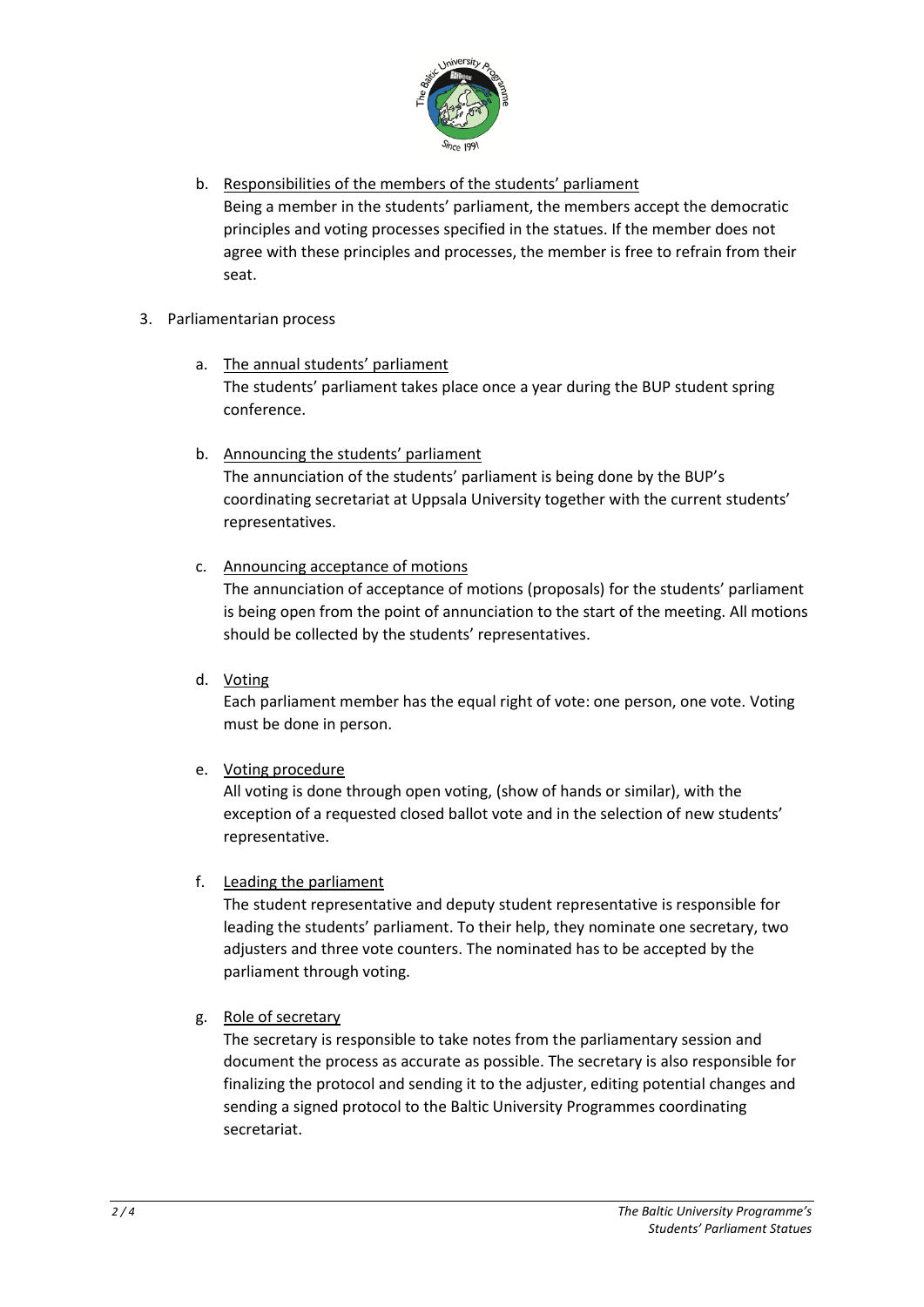

h. Role of adjusters

The adjusters are responsible for separately auditing the protocol and correct potential mistakes. Once the adjusters find the document in accordance with the happenings of the parliament session, they should sign the protocol and send it back to the secretary.

i. Responsibility of the vote counters

The vote counters are responsible to collect votes and compile their results. During an open vote, the three vote counters shall separately count the raised hands and report their results to the chairman. During a closed voting, the vote counters are responsible for ensuring that each parliament member only vote once and that the voting follows democratic principles. They are also responsible for counting votes collected in the ballot and report all outcomes and potential abnormalities to the chairman of the parliament.

j. Protocol archive

The final protocol will be stored and made publicly available by the BUP's coordinating secretariat at Uppsala University.

- 4. Selecting a student representative to the BUP board
	- a. The parliament responsibility

The parliament is responsible for selecting a new BUP students' representative. The selected student bachelor or master student, currently enrolled at a BUP participating university. The selected student representative must be elected through democratically fair processes and through closed voting. If there are suspicion that the process has not followed the stated democratic principles, the BUP board has the right of temporary suspending the student representative until no further suspicions can be found.

b. Dismissing a student representative

If there are compelling evidence that a student representative have been unlawfully received its position, the BUP board has the right to dismiss the representative until a new election can be held. The BUP board can also dismiss a student representative who repeatedly fails to full-fill its responsibilities (listed below).

- c. Responsibilities of the student representative Being a student representative is a two year commitment. During those two years, the representative is supposed to:
	- i. Attend board meetings representing the BUP students (twice a year)
	- ii. Report from the student activities to the BUP board
	- iii. Attend and take part in the organization of student activities (conferences, summer courses, etc.)
	- iv. Actively work to promote BUP and BUP activities in the region
	- v. Organize the Students' Parliament